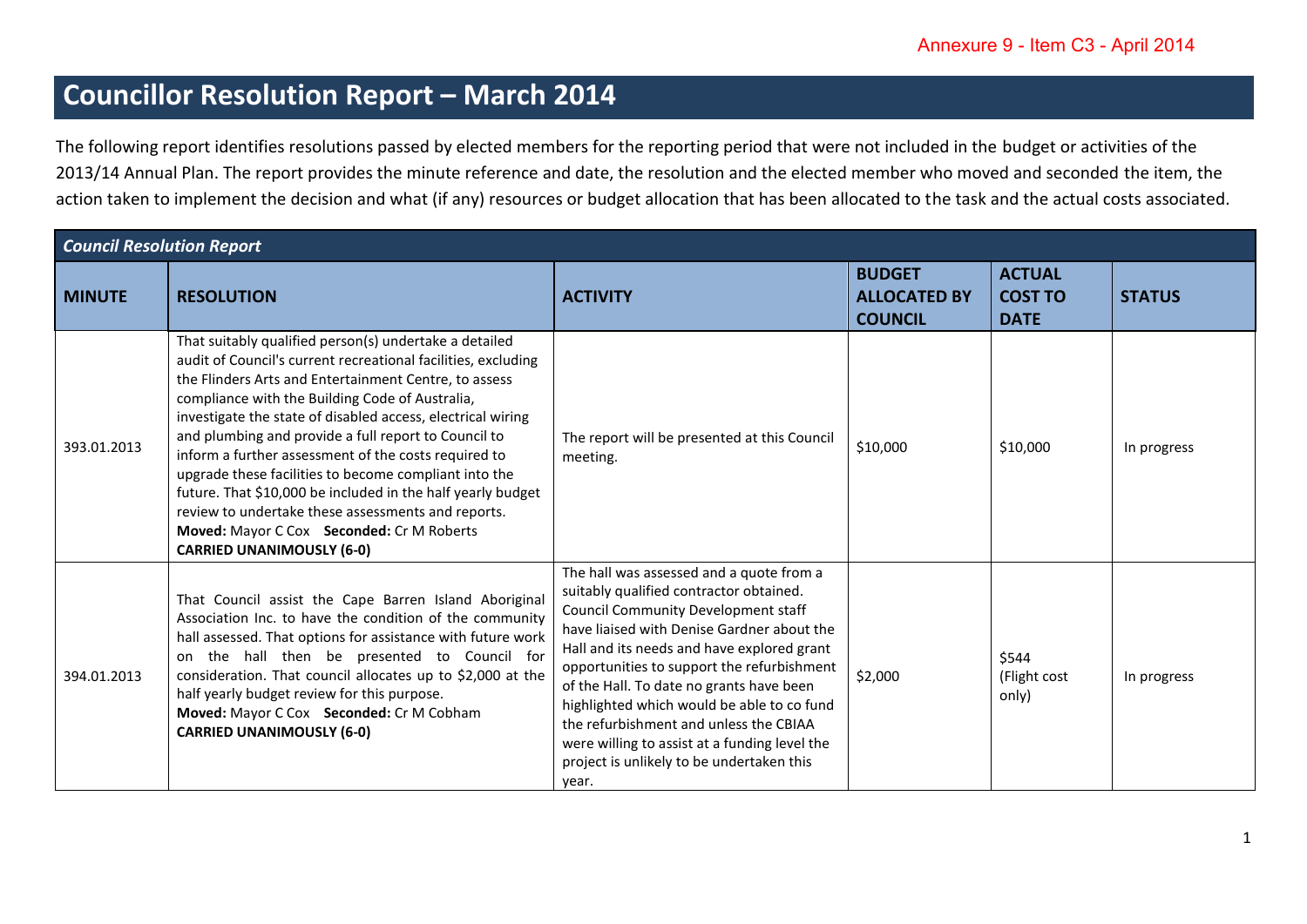| <b>Council Resolution Report</b> |                                                                                                                                                                                                                                                                                                                                                                                                                                                                                                                                                                                                                                     |                                                                                                               |                                                        |                                                |                                                                                                               |  |
|----------------------------------|-------------------------------------------------------------------------------------------------------------------------------------------------------------------------------------------------------------------------------------------------------------------------------------------------------------------------------------------------------------------------------------------------------------------------------------------------------------------------------------------------------------------------------------------------------------------------------------------------------------------------------------|---------------------------------------------------------------------------------------------------------------|--------------------------------------------------------|------------------------------------------------|---------------------------------------------------------------------------------------------------------------|--|
| <b>MINUTE</b>                    | <b>RESOLUTION</b>                                                                                                                                                                                                                                                                                                                                                                                                                                                                                                                                                                                                                   | <b>ACTIVITY</b>                                                                                               | <b>BUDGET</b><br><b>ALLOCATED BY</b><br><b>COUNCIL</b> | <b>ACTUAL</b><br><b>COST TO</b><br><b>DATE</b> | <b>STATUS</b>                                                                                                 |  |
| 484.03.2013                      | That Council agrees to the installation of a series of<br>Outdoor Exercise Stations (funded via a \$30,000 grant<br>from Healthy Islands Project) on the land leased by<br>Council and commonly known as the Whitemark<br>Foreshore. Additionally that Council provides "in-kind"<br>support i.e. site works and equipment installation to the<br>value of \$5000. This sum of money to come from<br>Council's Public Open Space fund.<br>Moved: Cr M Cobham<br>Seconded: Cr R Wise<br><b>CARRIED UNANIMOUSLY (7-0)</b>                                                                                                             | A site plan was agreed at the March<br>meeting of Council and a development<br>application has been prepared. | \$5,000                                                | Staff time.                                    | In progress                                                                                                   |  |
| 485.03.2013                      | That Council re-directs the sum of \$10,000 from the<br>Whitemark Entry Project to the Whitemark Foreshore<br>Project and that the combined funds of \$20,000 be used<br>to purchase a suitable outdoor barbecue and replace the<br>existing "opera house" structure.<br>Council requests the General Manager seek quotes for the<br>demolition of the existing "Opera House" structure and<br>for the design and construction of a basic shelter and BBQ<br>for the site. These quotes are to be presented to Council<br>for formal consideration.<br>Moved: Mayor C Cox Seconded: Cr G Willis<br><b>CARRIED UNANIMOUSLY (7-0)</b> | As above.                                                                                                     | \$30,000                                               | Staff time.                                    | In progress                                                                                                   |  |
| 560.06.2013                      | 1. That Council fund from reserves and to a maximum<br>amount of \$110,000, the work necessary to ensure<br>that the Emita Hall is weather and vermin proof and a<br>safe, useable community facility.<br>2. That Council obtain at least two quotes from builders<br>re the renovation/repair work that is required on the<br>Emita Hall.<br>3. The essential work required, as deemed by Council<br>staff together with the Emita Hall Committee, is as<br>follows :-<br>a) replace existing roof and guttering                                                                                                                   | Quotes on the proposed works are being<br>received and a quantity surveyors report<br>has been provided.      | \$110,000                                              | $$5500 (+ statf)$<br>time)                     | Designs are being<br>finalised and a<br>development<br>application will be<br>forthcoming in the<br>new year. |  |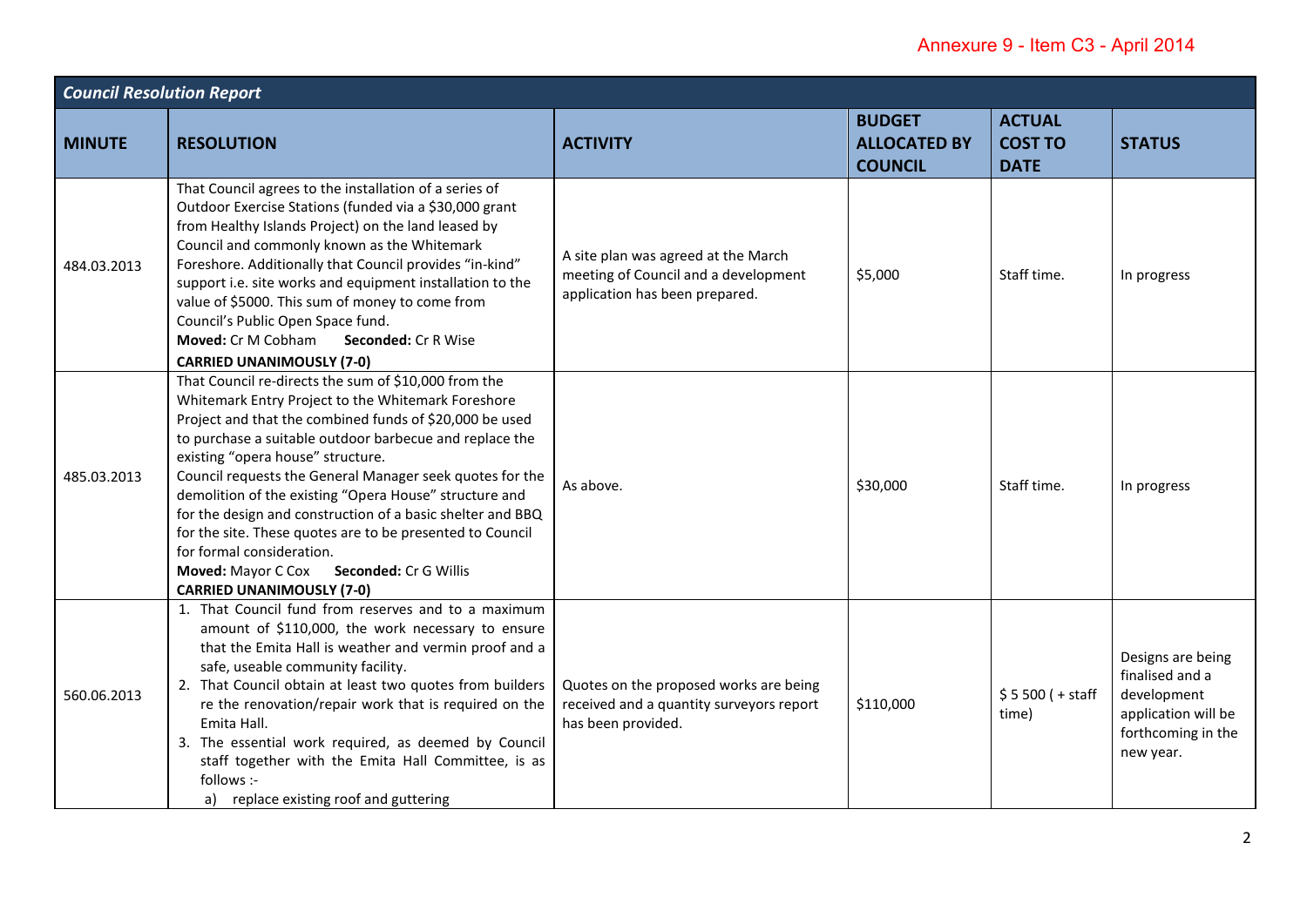| <b>Council Resolution Report</b> |                                                                                                                                                                                                                                                                                                                                                                                                                                                                                                                                                                                                                                                                                                                                                                                             |                                                                                                         |                                                        |                                                |               |
|----------------------------------|---------------------------------------------------------------------------------------------------------------------------------------------------------------------------------------------------------------------------------------------------------------------------------------------------------------------------------------------------------------------------------------------------------------------------------------------------------------------------------------------------------------------------------------------------------------------------------------------------------------------------------------------------------------------------------------------------------------------------------------------------------------------------------------------|---------------------------------------------------------------------------------------------------------|--------------------------------------------------------|------------------------------------------------|---------------|
| <b>MINUTE</b>                    | <b>RESOLUTION</b>                                                                                                                                                                                                                                                                                                                                                                                                                                                                                                                                                                                                                                                                                                                                                                           | <b>ACTIVITY</b>                                                                                         | <b>BUDGET</b><br><b>ALLOCATED BY</b><br><b>COUNCIL</b> | <b>ACTUAL</b><br><b>COST TO</b><br><b>DATE</b> | <b>STATUS</b> |
|                                  | rewire the building as per electricians brief<br>b)<br>ensure that the building is vermin-proof by re-<br>C)<br>cladding the exterior walls<br>provide the toilet facilities with disabled access<br>d)<br>4. Provide the services of Council's OH&S Risk<br>Management Officer to investigate, liaise and<br>undertake the necessary work to enable community<br>volunteers to assist, where practicable, in the work<br>required at the Emita Hall.<br>5. Provide the services of Council's Community<br>Development Staff to seek funding opportunities for<br>the work required to upgrade the Hall's kitchen<br>facilities to at least the minimum standard required<br>for food preparation/serving.<br>Moved: Cr M Cobham Seconded: Cr M Roberts<br><b>CARRIED UNANIMOUSLY (5-0)</b> |                                                                                                         |                                                        |                                                |               |
| 677.10.2013                      | That Council acknowledge the work of community groups<br>and individuals who have to date raised funds towards<br>the purchase of a passenger lifter to be based with Sharp<br>Airlines at Essendon Airport and commits to exploring an<br>in principle ownership and management agreement for<br>the passenger lifter with Sharp Airlines in the coming<br>weeks. Once an in principle agreement has been reached<br>between the parties, a report is to be provided to Council<br>on the agreement and what further funds would be<br>required to finalise the purchase and delivery to the site.<br>Moved: Mayor C Cox<br>Seconded: Cr M Cobham<br><b>CARRIED UNANIMOUSLY (6-0)</b>                                                                                                      | The lease between Sharp Airlines and<br>Council has been finalised and the<br>passenger lifter ordered. |                                                        |                                                | In progress   |
| 691.11.2013                      | Council directs the General Manager to engage an<br>Engineer with specific experience in footpath design and<br>disabled access to undertake a basic assessment of the<br>existing footpath network in Whitemark and provide a<br>series of recommendations for formal Council                                                                                                                                                                                                                                                                                                                                                                                                                                                                                                              | The General Manager has engaged a<br>consultant with the requisite skills to<br>undertake the task.     | \$5000                                                 |                                                | In progress   |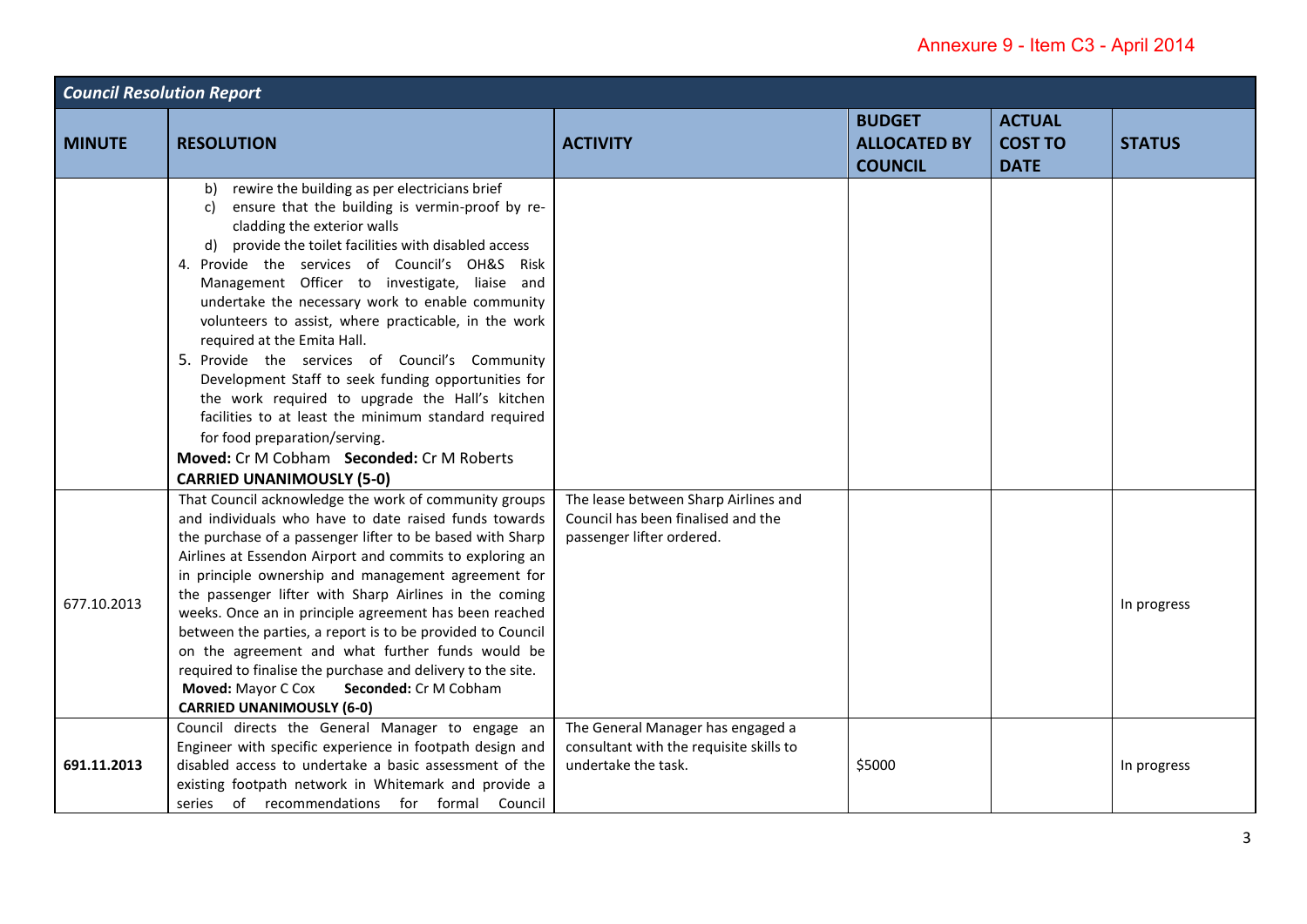| <b>Council Resolution Report</b> |                                                                                                                                                                                                                                                                                                                                                                                                                                                                                                                                                                                                                                                                                                                                                                                                                                                                                                                                                                                                                                                                                                                                                                                                                                                                                              |                                                                                                                                                                                                                                            |                                                        |                                                |               |  |
|----------------------------------|----------------------------------------------------------------------------------------------------------------------------------------------------------------------------------------------------------------------------------------------------------------------------------------------------------------------------------------------------------------------------------------------------------------------------------------------------------------------------------------------------------------------------------------------------------------------------------------------------------------------------------------------------------------------------------------------------------------------------------------------------------------------------------------------------------------------------------------------------------------------------------------------------------------------------------------------------------------------------------------------------------------------------------------------------------------------------------------------------------------------------------------------------------------------------------------------------------------------------------------------------------------------------------------------|--------------------------------------------------------------------------------------------------------------------------------------------------------------------------------------------------------------------------------------------|--------------------------------------------------------|------------------------------------------------|---------------|--|
| <b>MINUTE</b>                    | <b>RESOLUTION</b>                                                                                                                                                                                                                                                                                                                                                                                                                                                                                                                                                                                                                                                                                                                                                                                                                                                                                                                                                                                                                                                                                                                                                                                                                                                                            | <b>ACTIVITY</b>                                                                                                                                                                                                                            | <b>BUDGET</b><br><b>ALLOCATED BY</b><br><b>COUNCIL</b> | <b>ACTUAL</b><br><b>COST TO</b><br><b>DATE</b> | <b>STATUS</b> |  |
|                                  | consideration.<br>Moved: Cr M Roberts<br>Seconded: Cr M Cobham<br><b>CARRIED UNANIMOUSLY (7-0)</b>                                                                                                                                                                                                                                                                                                                                                                                                                                                                                                                                                                                                                                                                                                                                                                                                                                                                                                                                                                                                                                                                                                                                                                                           |                                                                                                                                                                                                                                            |                                                        |                                                |               |  |
| 693.11.2013                      | Council receives the Flinders Island Sports & RSL Club<br>Project Redevelopment Brief and supports, in principle,<br>the objectives of the club outlined in the brief provided to<br>Council as follows:<br>1. As a minimum requirement, the Club continues<br>to provide the same services to the community<br>as it currently provides relating to golf, bowls, a<br>venue for community functions and a base for<br>the Flinders Island RSL.<br>That the existing golf course is retained.<br>2.<br>3. That in the future the Club is not dependent on<br>voluntary labour for its annual and ongoing asset<br>maintenance and or any future capital works<br>projects.<br>4. Redevelopment could present an opportunity for<br>a 'state of the art' recreational, community<br>facilities and housing hub that could position<br>Flinders Island at the forefront of the provision of<br>such facilities for isolated communities.<br>Council directs the General Manager to continue working<br>with the Flinders Island Sports & RSL Club to further<br>explore opportunities relating to the development of a<br>recreational, community facilities and housing hub at the<br>site.<br>Moved: Deputy Mayor D Williams<br>Seconded: Cr M<br>Cobham<br><b>CARRIED UNANIMOUSLY (7-0)</b> | The General Manager has met with the<br>Chair of the Development Committee of<br>the Flinders Island Sports & RSL Club<br>advising of the decision taken by Council<br>and an approach to continue work on the<br>project has been agreed. |                                                        |                                                | In progress   |  |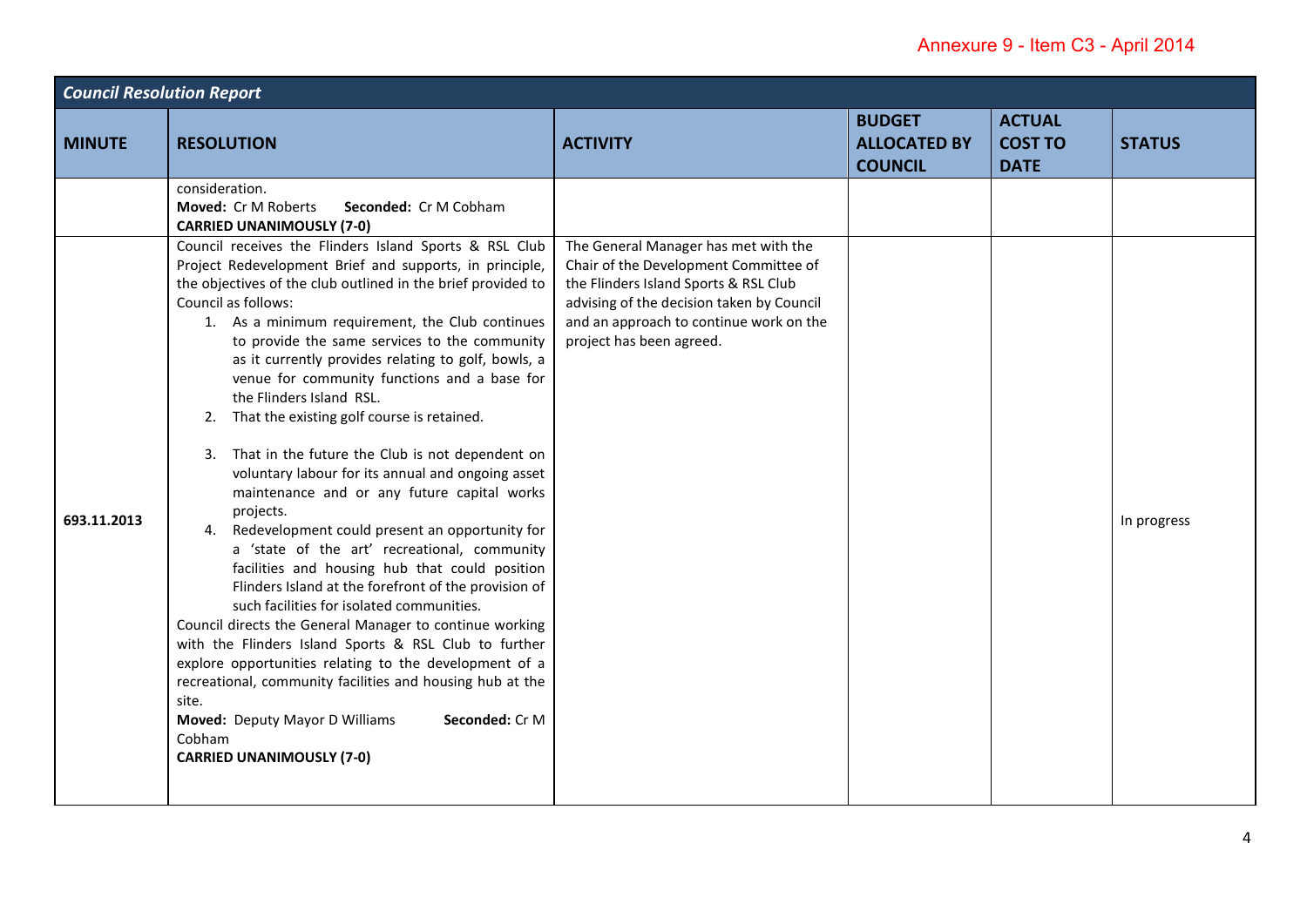| <b>Council Resolution Report</b> |                                                                                                                                                                                                                                                                                                                                                                                                                                                     |                                                                                                                                                                                                   |                                                        |                                                |               |
|----------------------------------|-----------------------------------------------------------------------------------------------------------------------------------------------------------------------------------------------------------------------------------------------------------------------------------------------------------------------------------------------------------------------------------------------------------------------------------------------------|---------------------------------------------------------------------------------------------------------------------------------------------------------------------------------------------------|--------------------------------------------------------|------------------------------------------------|---------------|
| <b>MINUTE</b>                    | <b>RESOLUTION</b>                                                                                                                                                                                                                                                                                                                                                                                                                                   | <b>ACTIVITY</b>                                                                                                                                                                                   | <b>BUDGET</b><br><b>ALLOCATED BY</b><br><b>COUNCIL</b> | <b>ACTUAL</b><br><b>COST TO</b><br><b>DATE</b> | <b>STATUS</b> |
| 707.12.2013                      | That Council engage with TasPorts to investigate if the<br>cost of distribution of fuel to Flinders Island can be<br>reduced and that Council allocates \$10,000 to such a<br>project at the half year budget review.<br>Moved: Mayor Carol Cox Seconded: Cr M Cobham<br>CARRIED (5-2)                                                                                                                                                              | No action to date.                                                                                                                                                                                | \$10,000                                               |                                                | Not started   |
| 712.12.2013                      | That on successful conclusion of negotiations with Sharp<br>Airlines for the housing and operation of a lifter, Council<br>commits to the purchase of a passenger lifter for the<br>Essendon Airport and commits to funding the balance<br>required for the purchase and delivery to Essendon of up<br>to \$7,000.<br>Moved: Mayor Carol Cox Seconded: Cr R Wise<br><b>CARRIED UNANIMOUSLY (7-0)</b>                                                | The lease between Sharp Airlines and<br>Council has been finalised and the<br>passenger lifter ordered.                                                                                           | \$7000                                                 |                                                | In progress   |
| 720.01.2014                      | That Council directs staff to investigate the various<br>options available, together with costings, for the provision<br>of summer cooling / ventilation in the Flinders Arts and<br>Entertainment Centre (FAEC), Whitemark.<br>This<br>information is to be provided for Council consideration as<br>part of the 2014/2015 budget deliberations.<br>Moved: Cr M Cobham<br>Seconded: Deputy Mayor D<br>Williams<br><b>CARRIED UNANIMOUSLY (7-0)</b> | The architects that designed the Flinders<br>Arts and Entertainment Centre (FAEC) have<br>been requested to consider the options<br>available and provide a report and quotes<br>back to Council. |                                                        |                                                | In progress   |
| 722.01.2014                      | That Council adopts the amended Employee Recruitment<br>Policy and allows it to lay on the table for 28 days for<br>public comment.<br>Moved: Cr M Cobham<br>Seconded: Cr R Wise<br><b>CARRIED UNANIMOUSLY (7-0)</b>                                                                                                                                                                                                                                | The Policy has been adopted                                                                                                                                                                       |                                                        |                                                | Completed     |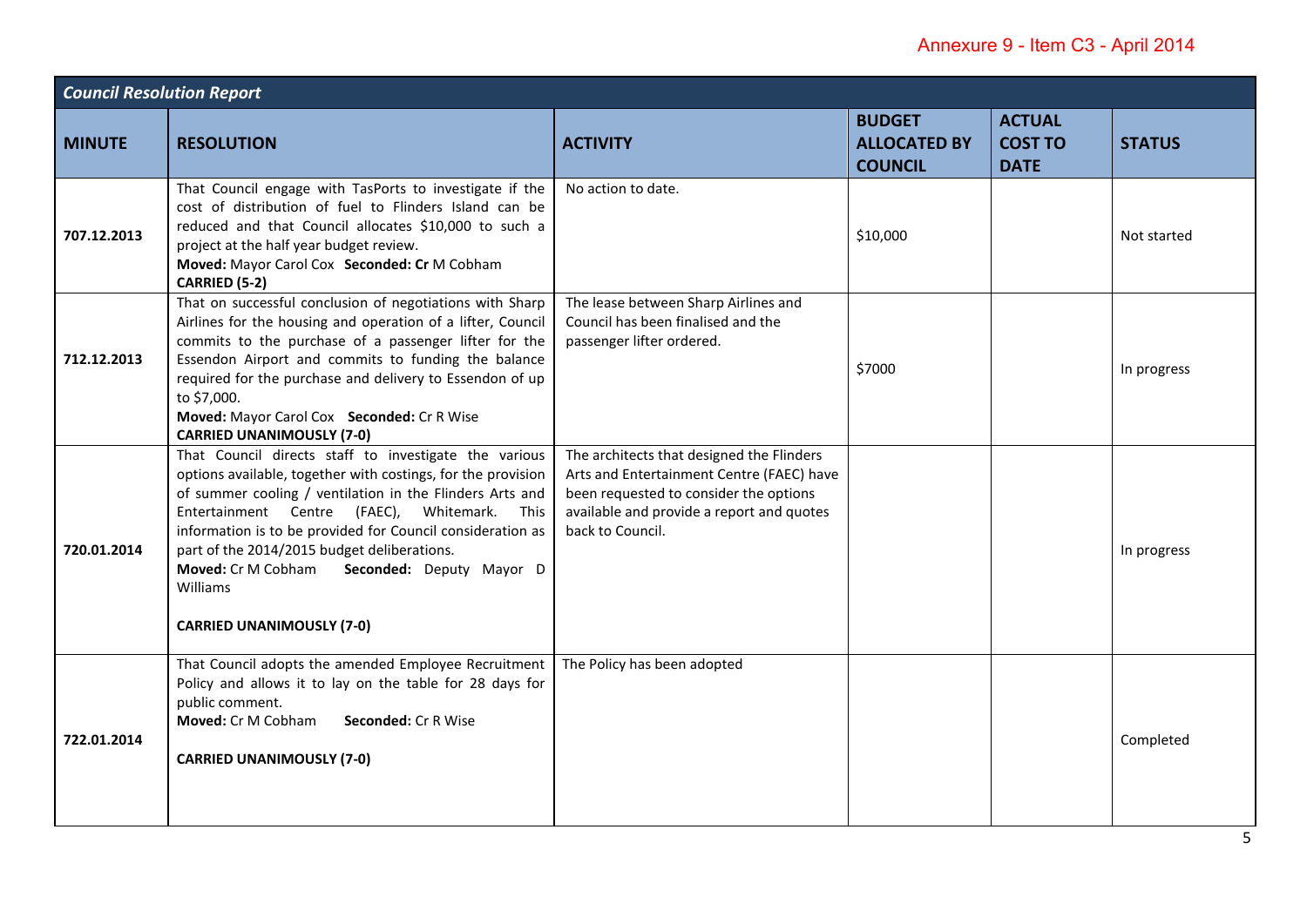| <b>Council Resolution Report</b> |                                                                                                                                                                                                                                                                                                                                                                                                                                                                                                                                                                                         |                                                                                 |                                                        |                                                |               |  |
|----------------------------------|-----------------------------------------------------------------------------------------------------------------------------------------------------------------------------------------------------------------------------------------------------------------------------------------------------------------------------------------------------------------------------------------------------------------------------------------------------------------------------------------------------------------------------------------------------------------------------------------|---------------------------------------------------------------------------------|--------------------------------------------------------|------------------------------------------------|---------------|--|
| <b>MINUTE</b>                    | <b>RESOLUTION</b>                                                                                                                                                                                                                                                                                                                                                                                                                                                                                                                                                                       | <b>ACTIVITY</b>                                                                 | <b>BUDGET</b><br><b>ALLOCATED BY</b><br><b>COUNCIL</b> | <b>ACTUAL</b><br><b>COST TO</b><br><b>DATE</b> | <b>STATUS</b> |  |
| 734.02.2014                      | That this Meeting instruct the Mayor to consult with<br>Councillors seeking their contribution to create a list of<br>infrastructure assets and essential services to be built or<br>upgraded which would benefit members of the Furneaux<br>Group and that this list be sent to candidates who are<br>associated with the electorate of Bass in the upcoming<br>Tasmanian State elections so that the candidates are<br>aware of and may consider the items listed if they are<br>elected to represent this community.<br>Moved: Cr G Willis<br>Seconded: Cr P Rhodes<br>CARRIED (5-2) | The item was discussed at the 27 <sup>th</sup> February<br>Councillor Workshop. |                                                        |                                                | Complete      |  |
| 735.02.2014                      | That Council provides support and participates in the<br>Furneaux Islands Service Providers (FISP) Network, and<br>provides an allocation of \$400 for catering purposes out<br>of the Community Development budget 2013/2014.<br>Moved: Cr M Roberts Seconded: Deputy Mayor D<br>Williams<br><b>CARRIED UNANIMOUSLY (7-0)</b>                                                                                                                                                                                                                                                          | The FISP has been established.                                                  | \$400                                                  |                                                | In progress   |  |
| 739.02.2014                      | That Council adopts the revised Aviation Policy with the<br>proposed changes and allow it to lay on the table for 28<br>days for public comment.<br>Moved: Cr M Cobham<br>Seconded: Cr G Willis<br><b>CARRIED UNANIMOUSLY (7-0)</b>                                                                                                                                                                                                                                                                                                                                                     | Policy will be bought to the April 2014<br>Council Meeting.                     |                                                        |                                                | In progress   |  |
| 732.02.2014                      | 1. The motion 640.09.2013: "That Council reconsiders<br>hosting the Australian Small Island Forum in the context<br>of the 2014/15 budget deliberations" be rescinded.<br>2. That Council aims to hold an Australian Small Islands<br>Forum over the $22^{nd}$ – $24^{th}$ April 2015 and<br>• that a date claimer for the event be promoted at the<br>South East Queensland Small Islands Forum in<br>February;<br>that the Forum theme is 'Remote Solutions';<br>that Council engages ASN Events as the Forum<br>$\bullet$                                                            | Staff are working on the project.                                               |                                                        |                                                | In progress   |  |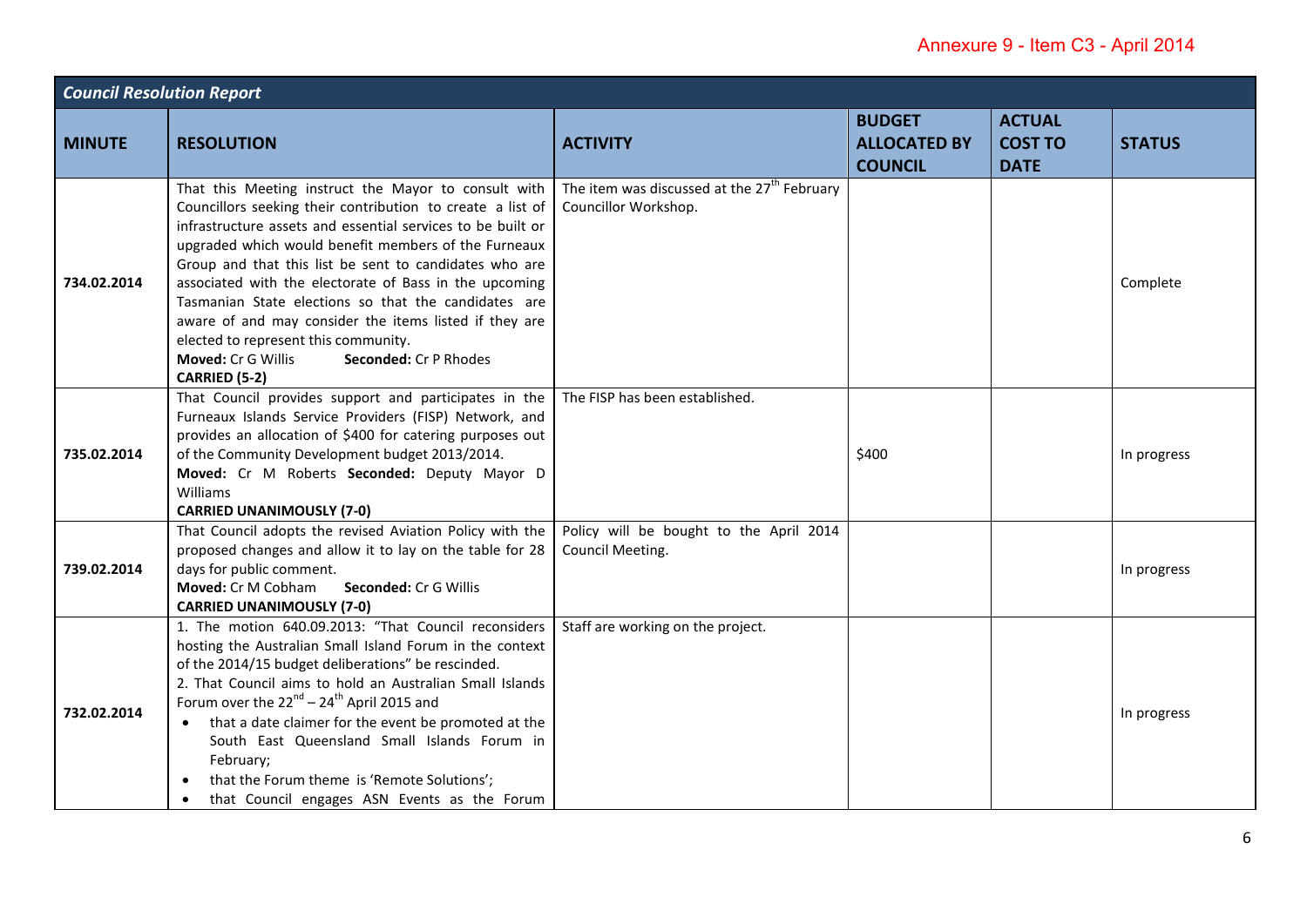| <b>Council Resolution Report</b> |                                                                                                                                                                                                                                                                                                                                                                                                                                                                                                                                                                                                                        |                                                                                                                |                                                        |                                                |               |
|----------------------------------|------------------------------------------------------------------------------------------------------------------------------------------------------------------------------------------------------------------------------------------------------------------------------------------------------------------------------------------------------------------------------------------------------------------------------------------------------------------------------------------------------------------------------------------------------------------------------------------------------------------------|----------------------------------------------------------------------------------------------------------------|--------------------------------------------------------|------------------------------------------------|---------------|
| <b>MINUTE</b>                    | <b>RESOLUTION</b>                                                                                                                                                                                                                                                                                                                                                                                                                                                                                                                                                                                                      | <b>ACTIVITY</b>                                                                                                | <b>BUDGET</b><br><b>ALLOCATED BY</b><br><b>COUNCIL</b> | <b>ACTUAL</b><br><b>COST TO</b><br><b>DATE</b> | <b>STATUS</b> |
|                                  | organiser and begins the process of raising interest<br>in and sponsors for the conference;<br>that Council receives an update, for consideration, in<br>$\bullet$<br>6 months as to the progress and likely success of the<br>Forum, including the sponsorship support; and<br>that an allocation of funding be included in the 2014-<br>$\bullet$<br>15 events budget of a value equal to ASN's quoted<br>costs and actions to support the delivery of the<br>Forum be included in the Flinders Council Annual<br>Plan 2014/2015.<br>Moved: Mayor C Cox<br>Seconded: Cr M Cobham<br><b>CARRIED UNANIMOUSLY (7-0)</b> |                                                                                                                |                                                        |                                                |               |
| 757.03.2014                      | 1. That Council ratifies the resignation of Furneaux Freight<br>from the Furneaux Group Shipping Special Committee as<br>accepted at the 19th November meeting of that<br>committee.<br>And<br>2. That Council approves the removal of Mr Michael<br>Bowman from the Furneaux Group Shipping Special<br>Committee as the Transport Representative.<br>And<br>3. That Council initiates the procedure for filling the public<br>position of Transport Representative.<br>Moved: Mayor Carol Cox Seconded: Cr M Cobham<br><b>CARRIED UNANIMOUSLY (7-0)</b>                                                               | There has been a call for nominations to<br>the public for the Transport Representative<br>in the Island News. |                                                        |                                                | In Progress   |
| 759.03.2014                      | Flinders Council does not support the proposal to conduct<br>a plebiscite on Constitutional recognition at the upcoming<br>Tasmanian Local Government elections.<br>Moved: Cr P Rhodes<br>Seconded: Cr M Cobham<br><b>CARRIED UNANIMOUSLY (7-0)</b>                                                                                                                                                                                                                                                                                                                                                                    | The motion was lost at the LGAT meeting<br>and will not be progressed by the sector.                           |                                                        |                                                | Complete.     |
| 760.03.2014                      | That Council allocate a maximum of \$750 to change the<br>first two of the existing speed limit signs at the boundary<br>of the township of Palana to 50km/h and the third and                                                                                                                                                                                                                                                                                                                                                                                                                                         | In progress.                                                                                                   | \$750                                                  |                                                | In progress.  |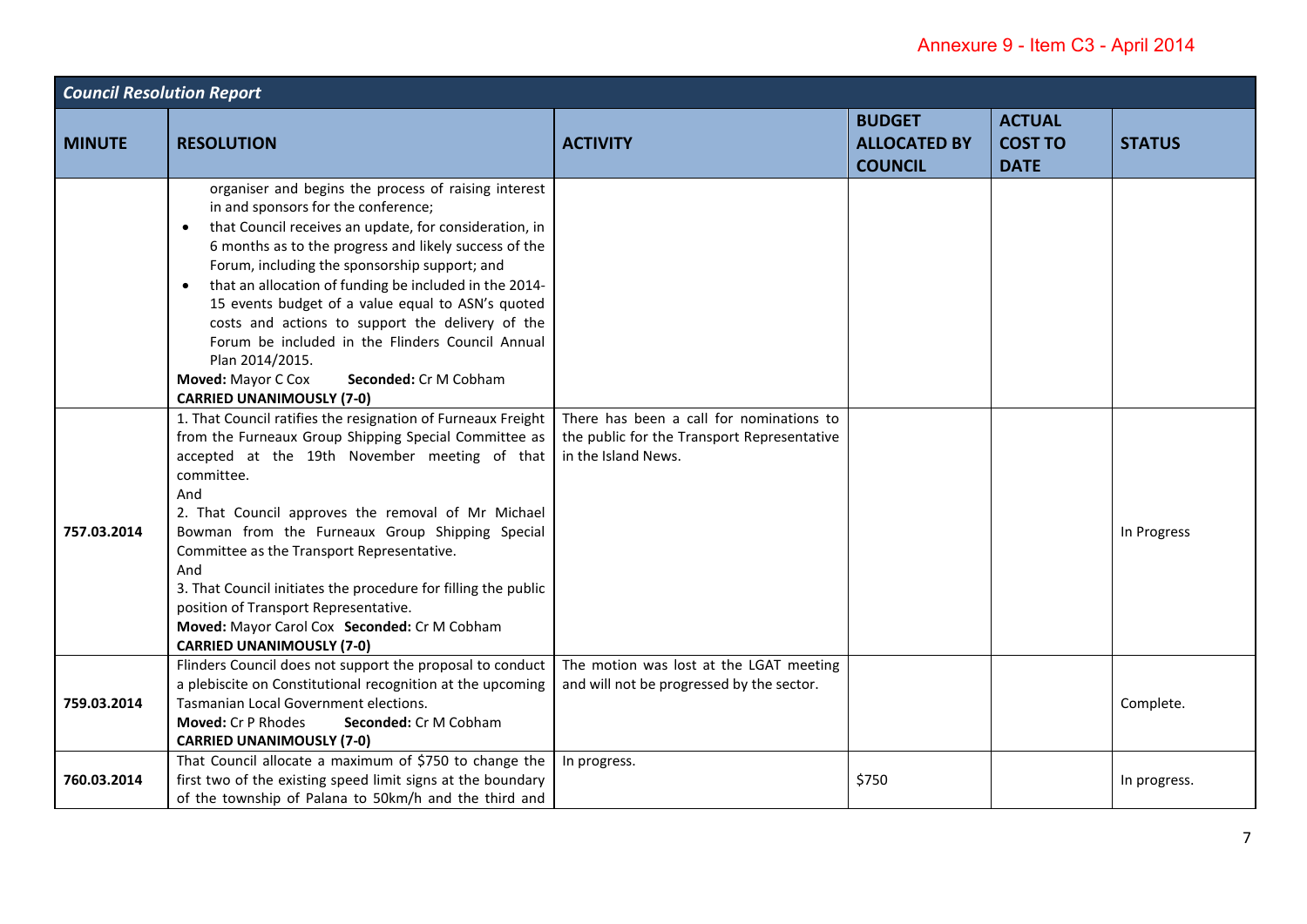| <b>Council Resolution Report</b> |                                                                                                                                                                                                                                                                                    |                                                                                             |                                                        |                                                |               |  |
|----------------------------------|------------------------------------------------------------------------------------------------------------------------------------------------------------------------------------------------------------------------------------------------------------------------------------|---------------------------------------------------------------------------------------------|--------------------------------------------------------|------------------------------------------------|---------------|--|
| <b>MINUTE</b>                    | <b>RESOLUTION</b>                                                                                                                                                                                                                                                                  | <b>ACTIVITY</b>                                                                             | <b>BUDGET</b><br><b>ALLOCATED BY</b><br><b>COUNCIL</b> | <b>ACTUAL</b><br><b>COST TO</b><br><b>DATE</b> | <b>STATUS</b> |  |
|                                  | final sign before the "original shacks" to 20km/h. This<br>20km/h limit would be in place through to the boat ramp.<br>Seconded: Cr P Rhodes<br>Moved: Cr G Willis<br>CARRIED (5-2)                                                                                                |                                                                                             |                                                        |                                                |               |  |
| 761.03.2014                      | That Council adopts the Flinders Council<br>Risk<br>Management Framework as presented.<br>Moved: Cr M Cobham<br>Seconded: Cr P Rhodes<br><b>CARRIED UNANIMOUSLY (7-0)</b>                                                                                                          |                                                                                             |                                                        |                                                | Completed     |  |
| 762.03.2014                      | That Council adopt the Risk Management Policy with the<br>proposed changes and allow it to lay on the table for 28<br>days for public comment.<br>With the removal of 'all' in the second paragraph under<br>the heading 'Objectives/Purpose'.<br><b>CARRIED UNANIMOUSLY (7-0)</b> | The Policy is open for public comment and<br>submissions until 14 <sup>th</sup> April 2014. |                                                        |                                                | In Progress   |  |
| 763.03.2014                      | That Council adopts the Employee Recruitment Policy.<br>Moved: Deputy Mayor D Williams Seconded: Cr M<br>Cobham<br><b>CARRIED UNANIMOUSLY (7-0)</b>                                                                                                                                | Policy Manual has been updated.                                                             |                                                        |                                                | Completed     |  |
| 764.03.2014                      | That Flinders Council confirms its three-year funding<br>commitment to Northern Tasmania Development (NTD).<br>Moved: Cr M Cobham<br>Seconded: Cr G Willis<br><b>CARRIED UNANIMOUSLY (7-0)</b>                                                                                     | NTD has been informed of the Council<br>decision.                                           |                                                        |                                                | Completed     |  |
| 767.03.2014                      | That Council endorse the attached Future Regional<br>Governance Proposal as the ongoing management of the<br>Northern Regional Planning Initiative.<br>Moved: Cr M Cobham<br>Seconded: Cr R Wise<br><b>CARRIED UNANIMOUSLY (7-0).</b>                                              | NTD has been informed of the Council<br>decision.                                           |                                                        |                                                | Completed     |  |
| 768.03.2014                      | Council adopts the Whitemark Foreshore Redevelopment<br>Plan and directs staff to submit a Development<br>Application for the establishment of the exercise<br>equipment and BBQ Shelter.<br>Moved: Cr M Cobham Seconded: Deputy Mayor D<br>Williams CARRIED UNANIMOUSLY (7-0)     | A development application is being<br>prepared.                                             |                                                        |                                                | In Progress   |  |